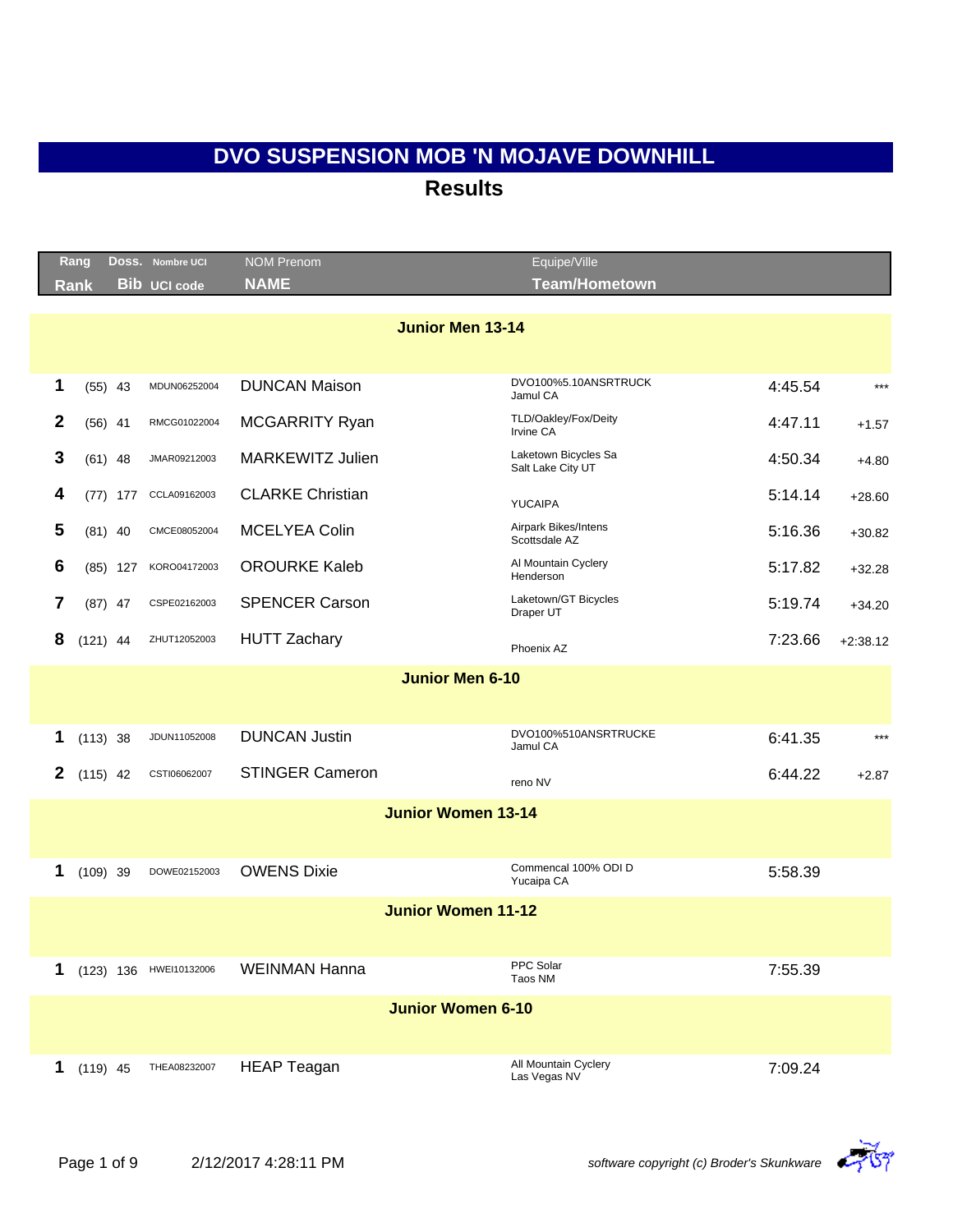|              | Rang        | DOSS. Nombre UCI    | <b>NOM Prenom</b>        | Equipe/Ville                                 |         |            |  |  |  |  |  |
|--------------|-------------|---------------------|--------------------------|----------------------------------------------|---------|------------|--|--|--|--|--|
|              | <b>Rank</b> | <b>Bib UCI code</b> | <b>NAME</b>              | <b>Team/Hometown</b>                         |         |            |  |  |  |  |  |
|              |             |                     | <b>Cat 3 Men 15-18</b>   |                                              |         |            |  |  |  |  |  |
|              |             |                     |                          |                                              |         |            |  |  |  |  |  |
| 1            | $(76)$ 321  | ABUR08222002        | <b>BURTON Alec</b>       | <b>Bear Valley Bikes</b><br>Big Bear lake CA | 5:13.65 | $***$      |  |  |  |  |  |
| $\mathbf{2}$ | $(96)$ 313  | LUHL06282002        | <b>UHLRICH Luke</b>      | All Mountain Cyclery<br>Las Vegas NV         | 5:28.19 | $+14.54$   |  |  |  |  |  |
| 3            | $(104)$ 334 | SMAG09072000        | <b>MAGNI Severin</b>     | Kore North<br>Tempe Arizona                  | 5:40.59 | $+26.94$   |  |  |  |  |  |
|              |             |                     | <b>Cat 3 Men 19-29</b>   |                                              |         |            |  |  |  |  |  |
|              |             |                     |                          |                                              |         |            |  |  |  |  |  |
| 1            | $(79)$ 365  | MDAY05271994        | DAY Matt                 | Valencia                                     | 5:15.88 | $***$      |  |  |  |  |  |
| 2            | (T93) 311   | ADAS04231991        | <b>DASTMALCHI Alec</b>   | Las Vegas NV                                 | 5:25.84 | $+9.96$    |  |  |  |  |  |
| 3            | $(107)$ 337 | KWIN02241996        | <b>WINGER Kaysen</b>     | North Las Vegas                              | 5:55.37 | $+39.49$   |  |  |  |  |  |
| 4            | $(110)$ 301 | LHAR01101996        | <b>HARRELL Luke</b>      | Modesto CA                                   | 6:03.25 | $+47.37$   |  |  |  |  |  |
|              |             |                     | <b>Cat 3 Men 30-39</b>   |                                              |         |            |  |  |  |  |  |
|              |             |                     |                          |                                              |         |            |  |  |  |  |  |
| 1            | $(75)$ 345  | RBAR07041984        | <b>BARCENA Randy</b>     | Pearl Izumi<br>Las Vegas NV                  | 5:12.12 | $***$      |  |  |  |  |  |
| $\mathbf{2}$ | $(78)$ 316  | LELL11161986        | <b>ELLIOTT Logan</b>     | Mojo Wheels<br>Henderson CO                  | 5:14.51 | $+2.39$    |  |  |  |  |  |
| 3            | (T93) 306   | SSTR09141979        | <b>STRUNK Shane</b>      | <b>TORCA RW Strunk Exca</b><br>Tucson AZ     | 5:25.84 | $+13.72$   |  |  |  |  |  |
| 4            | (97) 335    | FVAL11121982        | <b>VALLE Francisco</b>   | safety cycle<br>los angeles                  | 5:28.68 | $+16.56$   |  |  |  |  |  |
| 5            | $(101)$ 303 | NHER04101987        | <b>HERSCHLEB Nate</b>    | Mojo Wheels<br>Evergreen CO                  | 5:35.41 | $+23.29$   |  |  |  |  |  |
|              |             |                     | <b>Cat 3 Men 40-49</b>   |                                              |         |            |  |  |  |  |  |
|              |             |                     |                          |                                              |         |            |  |  |  |  |  |
| 1            | $(106)$ 320 | IHOR04191976        | <b>HORAK</b> lan         | FEA Race Team Crafth<br>henderson NV         | 5:45.69 | $***$      |  |  |  |  |  |
| 2            | $(108)$ 308 | CGIO07031972        | <b>GIOVANNELLI Chris</b> | DVO/ Foes/ Terrene T<br>san marino CA        | 5:57.71 | $+12.02$   |  |  |  |  |  |
| 3            | $(114)$ 336 | CCAR11081974        | <b>CARLTON Chris</b>     | Caliente                                     | 6:42.39 | $+56.70$   |  |  |  |  |  |
| 4            | $(116)$ 304 | CCOO10311971        | <b>COOK Christopher</b>  | Jackalope Crew<br>Valencia CA                | 6:44.78 | $+59.09$   |  |  |  |  |  |
| 5            | $(120)$ 307 | DSCO09071968        | <b>SCOPA Dave</b>        | Phoenix AZ                                   | 7:13.66 | $+1:27.97$ |  |  |  |  |  |

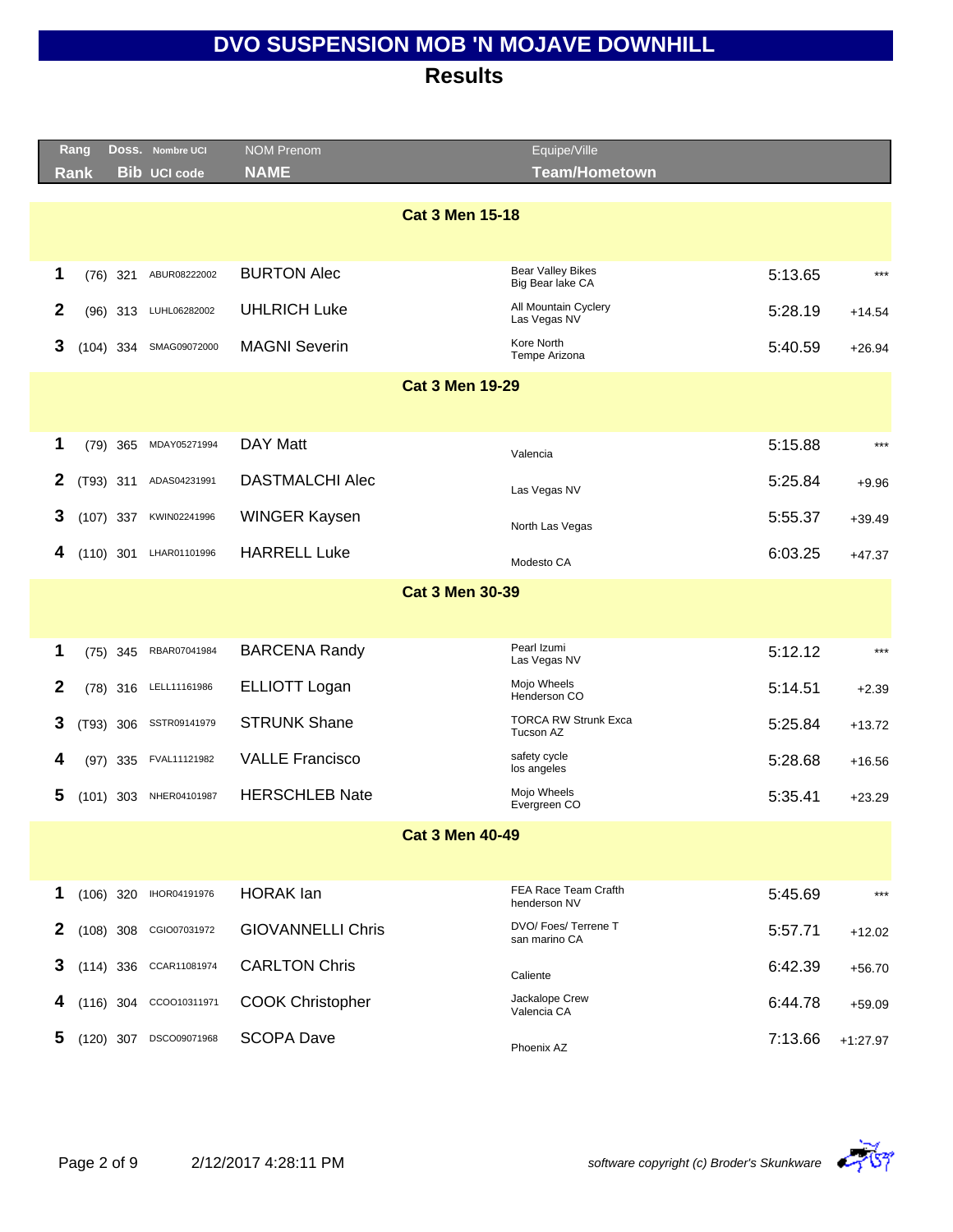|      | Rang        |            | Doss. Nombre UCI    | <b>NOM Prenom</b>       | Equipe/Ville                                   |         |            |
|------|-------------|------------|---------------------|-------------------------|------------------------------------------------|---------|------------|
| Rank |             |            | <b>Bib UCI code</b> | <b>NAME</b>             | Team/Hometown                                  |         |            |
|      |             |            |                     |                         |                                                |         |            |
|      |             |            |                     | Cat 2/3 Men 50+         |                                                |         |            |
|      |             |            |                     |                         |                                                |         |            |
| 1    |             | $(72)$ 241 | SJON03121966        | <b>JONES Stan</b>       | <b>PSAH Racing</b><br>Henderson NV             | 5:05.44 | $***$      |
| 2    |             | $(82)$ 269 | MLEA08111964        | <b>LEAVITTT Michael</b> | All Mountain Cyclery<br><b>Boulder City NV</b> | 5:16.53 | $+11.09$   |
| 3    |             | $(92)$ 242 | MUHL11051965        | <b>UHLRICH Mark</b>     | All Mountain Cyclery<br>Las Vegas NV           | 5:22.30 | $+16.86$   |
| 4    |             | $(99)$ 240 | MFOR10111962        | <b>FORD Marty</b>       | Kore North Bicycles<br>Meridian ID             | 5:32.37 | $+26.93$   |
| 5    | $(105)$ 239 |            | HCHA05121963        | <b>CHANG H. Dumbass</b> | Dumbass Rasing<br>Las Vegas NV                 | 5:43.32 | $+37.88$   |
| 6    | $(111)$ 369 |            | JWIS07111960        | <b>WISCHMEYER James</b> | All Mountain Cyclery<br>Las Vegas              | 6:11.35 | $+1:05.91$ |
|      |             |            |                     | <b>Cat 2 Men 15-18</b>  |                                                |         |            |
|      |             |            |                     |                         |                                                |         |            |
|      |             |            |                     |                         | AMC / Onyx                                     |         | $***$      |
| 1    |             | $(38)$ 201 | RWIS04042002        | WISCHMEYER Ryan         | Las Vegas NV                                   | 4:32.14 |            |
| 2    |             | $(40)$ 203 | BBRI04241999        | <b>BRIMHALL Ben</b>     | Henderson NV                                   | 4:32.43 | $+0.29$    |
| 3    |             | $(48)$ 215 | LSPE08112000        | <b>SPENCER Lane</b>     | Henderson NV                                   | 4:37.31 | $+5.17$    |
| 4    |             | $(57)$ 217 | TNOR11082001        | <b>NORMAN Tucker</b>    | Canfield Brothers/DV<br>Las Vegas NV           | 4:47.35 | $+15.21$   |
| 5    |             | $(65)$ 236 | IJOH05052000        | <b>JOHNSON lan</b>      | Lake Town Gravity<br><b>DRAPER UT</b>          | 4:53.35 | $+21.21$   |
| 6    |             | $(74)$ 200 | RGOU01072000        | <b>GOULD Ryan</b>       | Kore North Bicycles<br>Meridian ID             | 5:11.81 | $+39.67$   |
| 7    |             | (84) 234   | ACAN05072002        | <b>CANTWELL Austin</b>  | Kore North<br>Boise ID                         | 5:16.91 | $+44.77$   |
| 8    |             | $(88)$ 216 | AVIG12122001        | <b>VIGIL Amani</b>      | Gearing Up Gravity D<br>Taos NM                | 5:20.20 | $+48.06$   |
| 9    | $(102)$ 230 |            | DRAW03221999        | RAWN Donagh             | <b>Heart and Soul Racin</b><br>Placitas NM     | 5:36.03 | $+1:03.89$ |
|      |             |            |                     |                         |                                                |         |            |

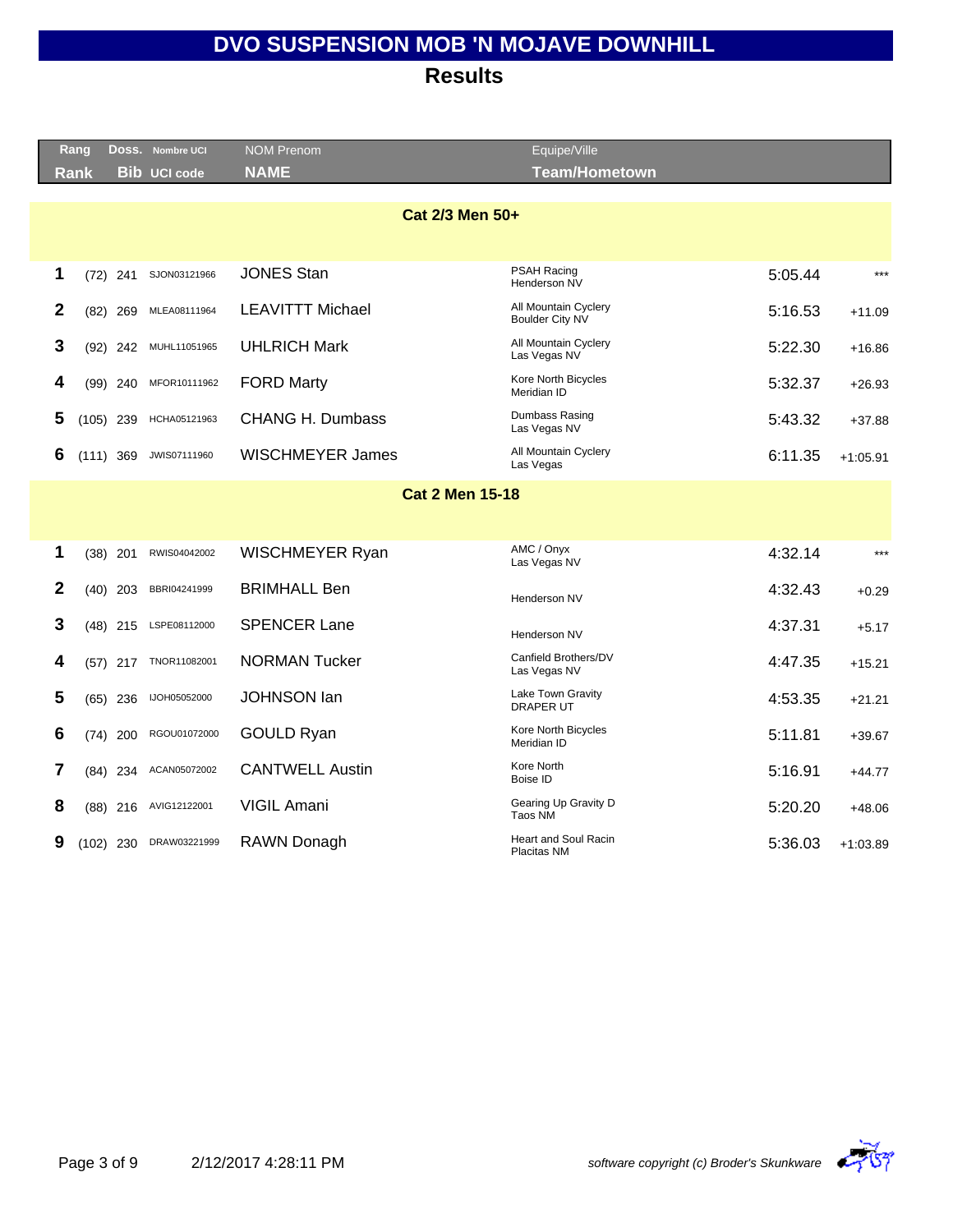|              | Rang        |             | DOSS. Nombre UCI    | <b>NOM Prenom</b>      | Equipe/Ville                            |         |          |
|--------------|-------------|-------------|---------------------|------------------------|-----------------------------------------|---------|----------|
|              | <b>Rank</b> |             | <b>Bib UCI code</b> | <b>NAME</b>            | <b>Team/Hometown</b>                    |         |          |
|              |             |             |                     |                        |                                         |         |          |
|              |             |             |                     | <b>Cat 2 Men 19-29</b> |                                         |         |          |
|              |             |             |                     |                        |                                         |         |          |
| 1            |             | $(39)$ 275  | TMAY09141997        | <b>MAY Trenton</b>     | All Mountain Cyclery<br>Las Vegas NV    | 4:32.20 | $***$    |
| $\mathbf{2}$ |             | $(58)$ 235  | BABL12121988        | <b>ABLES Bradley</b>   | Menifee CA                              | 4:48.40 | $+16.20$ |
| 3            |             | $(59)$ 204  | MBAR08191998        | <b>BARRETT Michael</b> | avon CO                                 | 4:48.89 | $+16.69$ |
| 4            |             | $(63)$ 270  | AFLY08171991        | <b>FLY Adin</b>        | <b>BIKE WORX</b><br>Riverside CA        | 4:52.74 | $+20.54$ |
| 5            |             | $(64)$ 202  | GGRA07311991        | <b>GRAHAM Garrett</b>  | O'Neal/DPBrakes/Spy<br>Peoria AZ        | 4:52.95 | $+20.75$ |
| 6            |             | $(66)$ 210  | ADAL10241989        | <b>DALE Aaron</b>      | Tucson AZ                               | 4:53.92 | $+21.72$ |
| 7            |             | $(71)$ 253  | NSPI01081991        | <b>SPICER Nate</b>     | my mom stevos hand m<br>cedar city utah | 5:02.10 | $+29.90$ |
| 8            |             | $(73)$ 231  | JBRI02121989        | <b>BRILL Jason</b>     | Kyle fixes my bike s<br>north ogden UT  | 5:09.09 | $+36.89$ |
| 9            |             | $(86)$ 251  | DGUZ03151996        | <b>GUZMAN Danny</b>    | All Mountain Cyclery<br>Boulder City NV | 5:18.09 | $+45.89$ |
|              |             |             |                     | <b>Cat 2 Men 30-39</b> |                                         |         |          |
|              |             |             |                     |                        |                                         |         |          |
| 1            |             | $(60)$ 213  | JDE 03211984        | DE LA SALLE Josh       | Whitehorse YT                           | 4:50.32 | $***$    |
| $\mathbf{2}$ |             | $(83)$ 227  | ASCH02201984        | <b>SCHOENFELD Alex</b> | <b>ACOS gravity Leatt S</b><br>taos NM  | 5:16.60 | $+26.28$ |
| 3            |             | $(89)$ 252  | JVAR02021978        | <b>VARGAS Javier</b>   | <b>Ridin Roots</b><br>Canyon Country    | 5:21.12 | $+30.80$ |
| 4            |             | $(90)$ 257  | JGLE03281984        | <b>GLEN Jared</b>      | Cottonwood                              | 5:21.45 | $+31.13$ |
| 5            |             | $(100)$ 207 | BCOO06121979        | <b>COOK Brian</b>      | Loose Riders CO<br>Denver CO            | 5:33.66 | $+43.34$ |
|              |             |             |                     |                        |                                         |         |          |

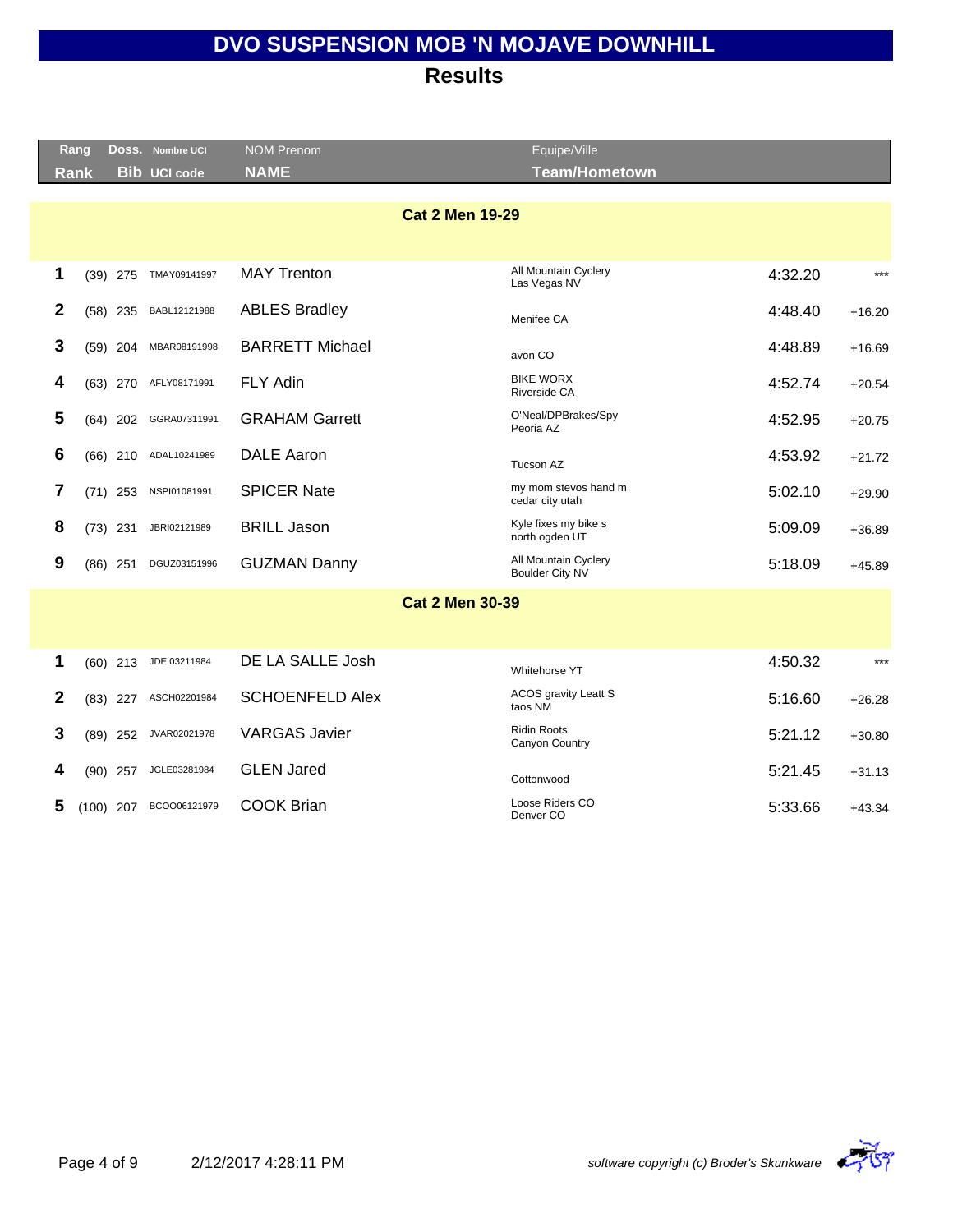|              | Rang        |            | DOSS. Nombre UCI    | <b>NOM Prenom</b>        | Equipe/Ville                                |         |          |
|--------------|-------------|------------|---------------------|--------------------------|---------------------------------------------|---------|----------|
|              | <b>Rank</b> |            | <b>Bib UCI code</b> | <b>NAME</b>              | <b>Team/Hometown</b>                        |         |          |
|              |             |            |                     | <b>Cat 2 Men 40-49</b>   |                                             |         |          |
| 1            |             | $(68)$ 211 | KLAU05011973        | <b>LAU Keith</b>         | Team Archie<br>Las vegas NV                 | 4:58.69 | $***$    |
| $\mathbf{2}$ |             | $(69)$ 243 | GCAL12091976        | <b>CALDWELL Gabe</b>     | Potter valley                               | 4:58.77 | $+0.08$  |
| 3            |             | $(70)$ 223 | JBRU09191976        | <b>BRUEN Joshua</b>      | NovatecUSA/Bikefetti<br>Temecula CA         | 4:59.00 | $+0.31$  |
| 4            |             | $(80)$ 250 | WHOL08171970        | <b>HOLMES Wesley</b>     | GroAz<br>phoenix                            | 5:16.31 | $+17.62$ |
| 5            |             | $(95)$ 238 | JHAR02271970        | <b>HARRIS Jody</b>       | Pleasant View UT                            | 5:27.37 | $+28.68$ |
| 6            | $(103)$ 233 |            | RCOW02041974        | <b>COWLING Ryan</b>      | Kore north bikes / i<br>Meridian ID         | 5:37.79 | $+39.10$ |
|              |             |            |                     | <b>Open Men</b>          |                                             |         |          |
| 1            | $(18)$ 37   |            | MJOH12261976        | <b>JOHNSTON Matt</b>     | Go-Ride.com<br><b>SLC UT</b>                | 4:09.79 | $***$    |
| $\mathbf{2}$ | $(19)$ 34   |            | SMCC02161985        | MCCLENONDON Sean         | <b>DEITY/2SIX STALLIONS</b><br>Boise ID     | 4:11.53 | $+1.74$  |
| 3            | $(21)$ 32   |            | QSPA07191968        | <b>SPAULDING Quinton</b> | <b>KHS Factory Racing</b><br>Henderson NV   | 4:12.76 | $+2.97$  |
| 4            | $(29)$ 29   |            | BZIM01211986        | <b>ZIMMERMAN Brian</b>   | Shovel Kali Oakland<br><b>KENSINGTON CA</b> | 4:19.37 | $+9.58$  |
| 5            |             | $(32)$ 130 | DWEI09081972        | <b>WEINMAN Daniel</b>    | PPC Solar<br>Taos NM                        | 4:23.69 | $+13.90$ |
|              |             |            |                     |                          | Bicycle Depot of Ari                        | 4:35.26 | $+25.47$ |
| 6            | (44)        | 30         | JHAD12121987        | <b>HADDOCK Josh</b>      | phoenix AZ                                  |         |          |

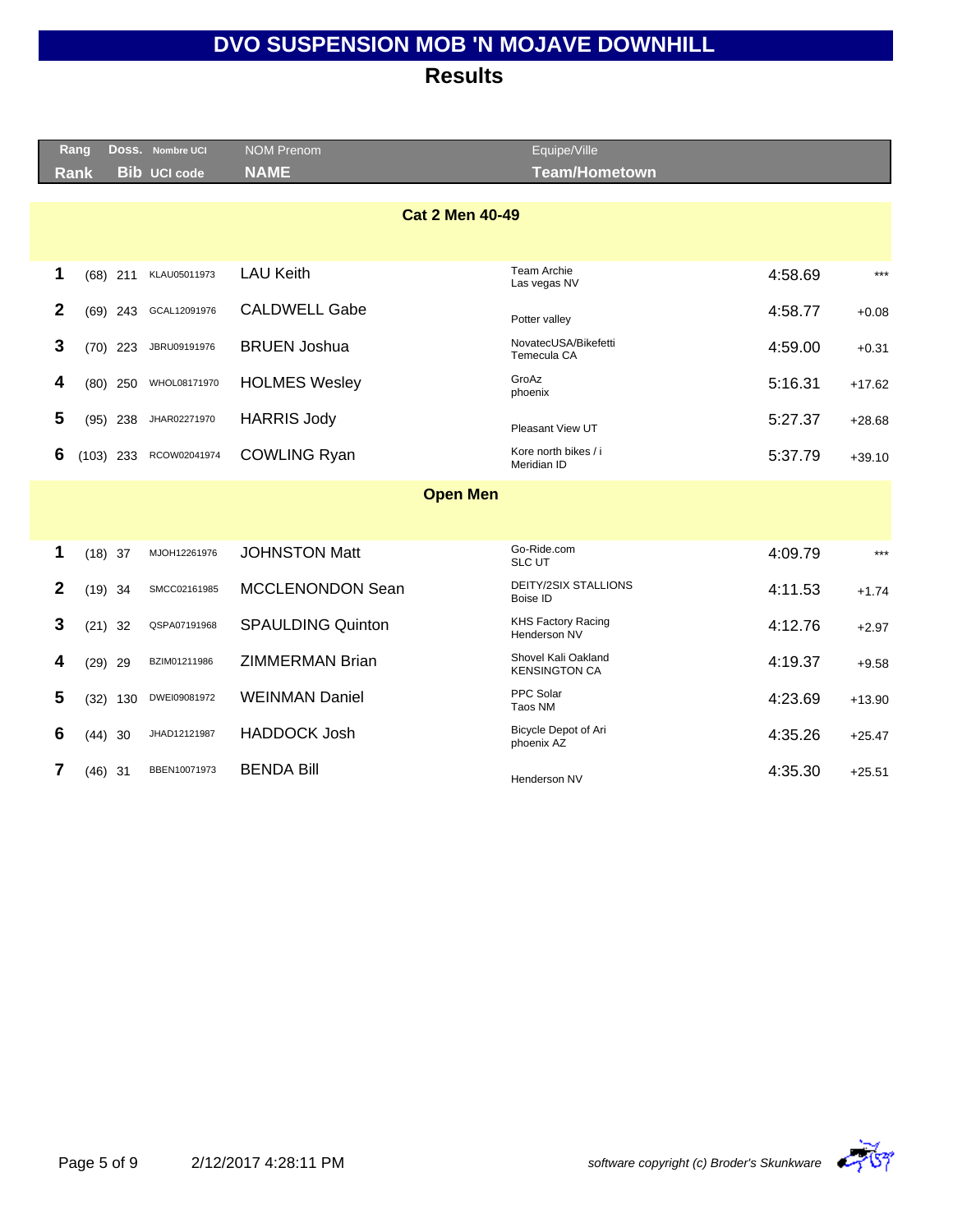| Rang             |            | DOSS. Nombre UCI    | <b>NOM Prenom</b>       | Equipe/Ville                                     |         |          |
|------------------|------------|---------------------|-------------------------|--------------------------------------------------|---------|----------|
| <b>Rank</b>      |            | <b>Bib UCI code</b> | <b>NAME</b>             | <b>Team/Hometown</b>                             |         |          |
|                  |            |                     | <b>Cat 1 Men 19-29</b>  |                                                  |         |          |
| 1                | $(10)$ 169 | LSMI05091997        | <b>SMILLIE Liam</b>     | Novatec Factory Raci<br>Las Vegas                | 4:00.11 | $***$    |
| $\boldsymbol{2}$ | $(31)$ 135 | TNEL01031997        | <b>NELSON Triton</b>    | Heart and Soul Racin<br>Albuquerque              | 4:23.47 | $+23.36$ |
| 3                | $(34)$ 105 | CHAR12311997        | <b>HARRIS Chase</b>     | Pleasant View UT                                 | 4:28.11 | $+28.00$ |
| 4                | $(36)$ 150 | WJAR09171995        | <b>JARMEL Wade</b>      | Wheels In Motion<br>Benicia                      | 4:28.58 | $+28.47$ |
| 5                | $(45)$ 117 | WFOX09051991        | <b>FOX Will</b>         | <b>Specialized Bicycles</b><br>Pleasant Grove UT | 4:35.28 | $+35.17$ |
| 6                | $(62)$ 133 | TSTA11071994        | <b>STALLARD Trent</b>   | Red Rock Bicycle Co<br>St george                 | 4:52.37 | $+52.26$ |
| 7                | $(67)$ 116 | JTRO10201990        | <b>TROY Jake</b>        | Ogden UT                                         | 4:58.43 | $+58.32$ |
|                  | 199        | RMCD12111991        | <b>MCDONALD Ross</b>    | <b>MTBMania</b><br>Albuquerque NM                | dns     |          |
|                  |            |                     | <b>Cat 1 Men 30-39</b>  |                                                  |         |          |
| 1                | $(20)$ 187 | KBLO05201981        | <b>BLOSS Kenny</b>      | Lakeport CA                                      | 4:11.80 | $***$    |
| 2                | $(23)$ 119 | ESMI06201985        | <b>SMITH Eric</b>       | All Mountain Cyclery<br>Henderson NV             | 4:14.69 | $+2.89$  |
| 3                | $(35)$ 107 | RMAS01161986        | <b>MASTERSON Robert</b> | <b>Filz Built Bicycles</b><br>Los Angeles CA     | 4:28.54 | $+16.74$ |
| 4                | $(42)$ 197 | MCLA02121979        | <b>CLARK Michael</b>    | bohemian cycling tea<br>springdale               | 4:33.79 | $+21.99$ |
| 5                | $(43)$ 109 | AGIL04211987        | <b>GILMOUR Alex</b>     | All Mountain Cyclery<br>Henderson NV             | 4:34.72 | $+22.92$ |
| 6                | $(54)$ 120 | MBRE08291987        | <b>BREWER Morgan</b>    | Oakland Republic<br>Oakland CA                   | 4:45.05 | $+33.25$ |
|                  |            |                     |                         |                                                  |         |          |

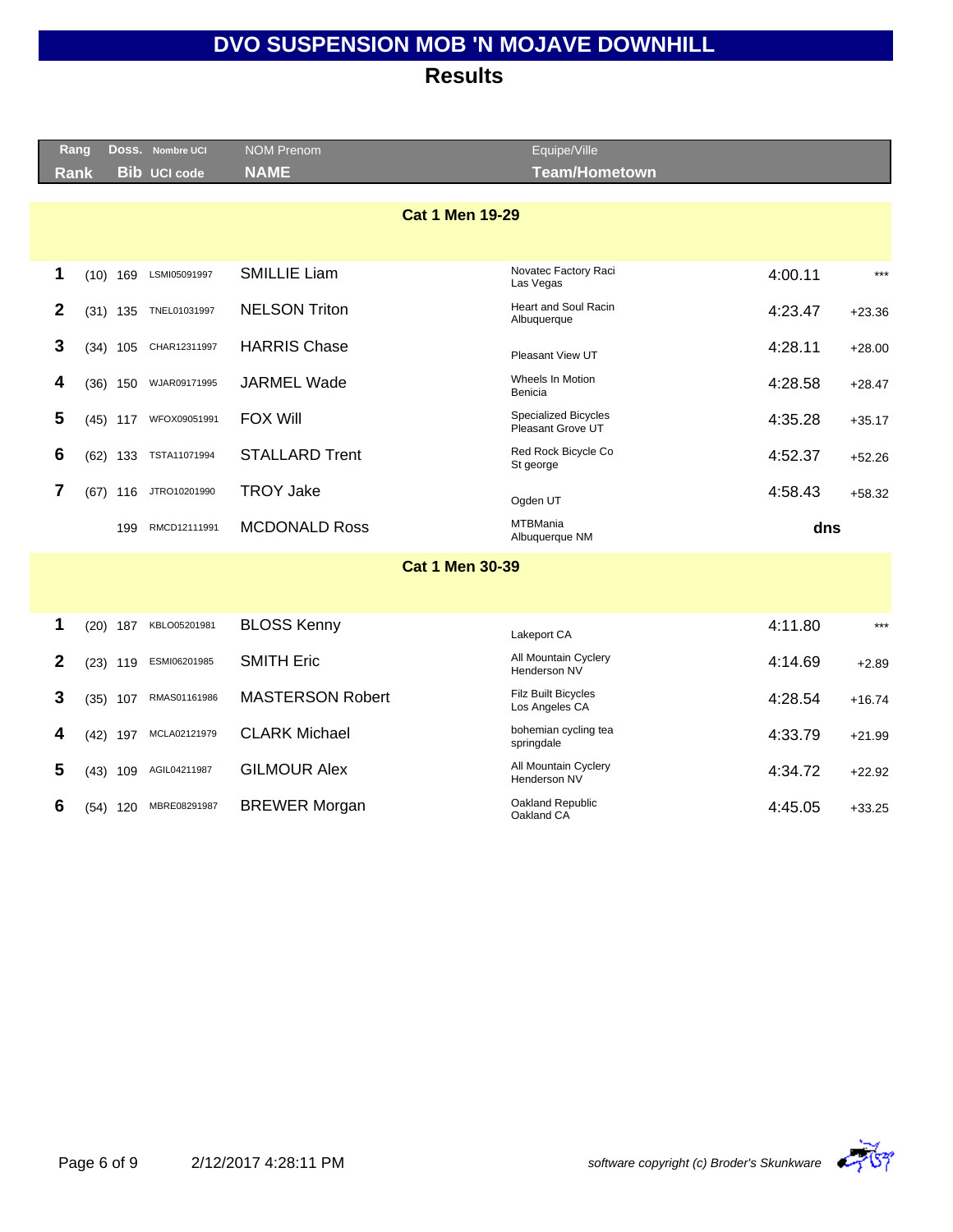|                        | Rang |            | Doss. Nombre UCI       | <b>NOM Prenom</b>        | Equipe/Ville                            |         |            |  |  |  |  |
|------------------------|------|------------|------------------------|--------------------------|-----------------------------------------|---------|------------|--|--|--|--|
|                        | Rank |            | <b>Bib UCI code</b>    | <b>NAME</b>              | <b>Team/Hometown</b>                    |         |            |  |  |  |  |
| <b>Cat 1 Men 40-49</b> |      |            |                        |                          |                                         |         |            |  |  |  |  |
| 1                      |      | $(30)$ 121 | AMCE12241974           | <b>MCELYEA Alex</b>      | Airpark Bikes/Intens<br>Scottsdale AZ   | 4:21.99 | $***$      |  |  |  |  |
| $\mathbf{2}$           |      | $(47)$ 103 | BPAR04081977           | <b>PARKER Brian</b>      | Knolly/Oneal/Trucker<br>newbury park CA | 4:37.24 | $+15.25$   |  |  |  |  |
| 3                      |      |            | (49) 110 RBAR09301970  | <b>BARTON Randy</b>      | Kore North Intense D<br>Meridian ID     | 4:37.57 | $+15.58$   |  |  |  |  |
| 4                      |      |            | (50) 113 QWIN02231973  | <b>WINTER Quinn</b>      | KnollyDVODeityMaxxis<br>henderson NV    | 4:41.36 | $+19.37$   |  |  |  |  |
| 5                      |      |            | (51) 122 BSCH02091966  | <b>SCHEVERS Brooks</b>   | <b>GOD</b><br>Dewey                     | 4:41.53 | $+19.54$   |  |  |  |  |
| 6                      |      |            | (52) 118 DDON01231973  | <b>DONOHUE David</b>     | sedona AZ                               | 4:43.75 | $+21.76$   |  |  |  |  |
| 7                      |      |            | (118) 101 CJEA01191976 | <b>JEAN Chris</b>        | Phoenix AZ                              | 7:00.92 | $+2:38.93$ |  |  |  |  |
| <b>Cat 1 Men 50+</b>   |      |            |                        |                          |                                         |         |            |  |  |  |  |
| 1                      |      |            | (112) 100 BBON03011957 | <b>BONDURANT Bobby</b>   | <b>TRUCKERCO</b><br>Big Bear City CA    | 6:14.44 |            |  |  |  |  |
|                        |      |            |                        | <b>Cat 1 Women 15-18</b> |                                         |         |            |  |  |  |  |
| 1                      |      |            | (117) 106 MMER08152002 | <b>MERTEN Mckenna</b>    | <b>Cissters Racing/Comm</b><br>Jamul CA | 6:49.35 |            |  |  |  |  |
|                        |      |            |                        | <b>Cat 1 Women 30-39</b> |                                         |         |            |  |  |  |  |
| 1                      |      |            | (122) 134 MMUR12061979 | <b>MURETTA Megan</b>     | Mojo Wheels<br>Denver                   | 7:49.92 |            |  |  |  |  |
|                        |      |            |                        | <b>Cat 1 Men 15-16</b>   |                                         |         |            |  |  |  |  |
| 1                      |      | $(7)$ 22   | JFOR08312001           | FORESTA Joseph           | FactoryGT/ENVE/SHIMA<br>south jordan UT | 3:54.89 | $***$      |  |  |  |  |
| $\mathbf{2}$           |      | $(17)$ 18  | DSIL12302002           | <b>SILVA Dante</b>       | Factory GT/100%<br>Chula Vista CA       | 4:08.57 | $+13.68$   |  |  |  |  |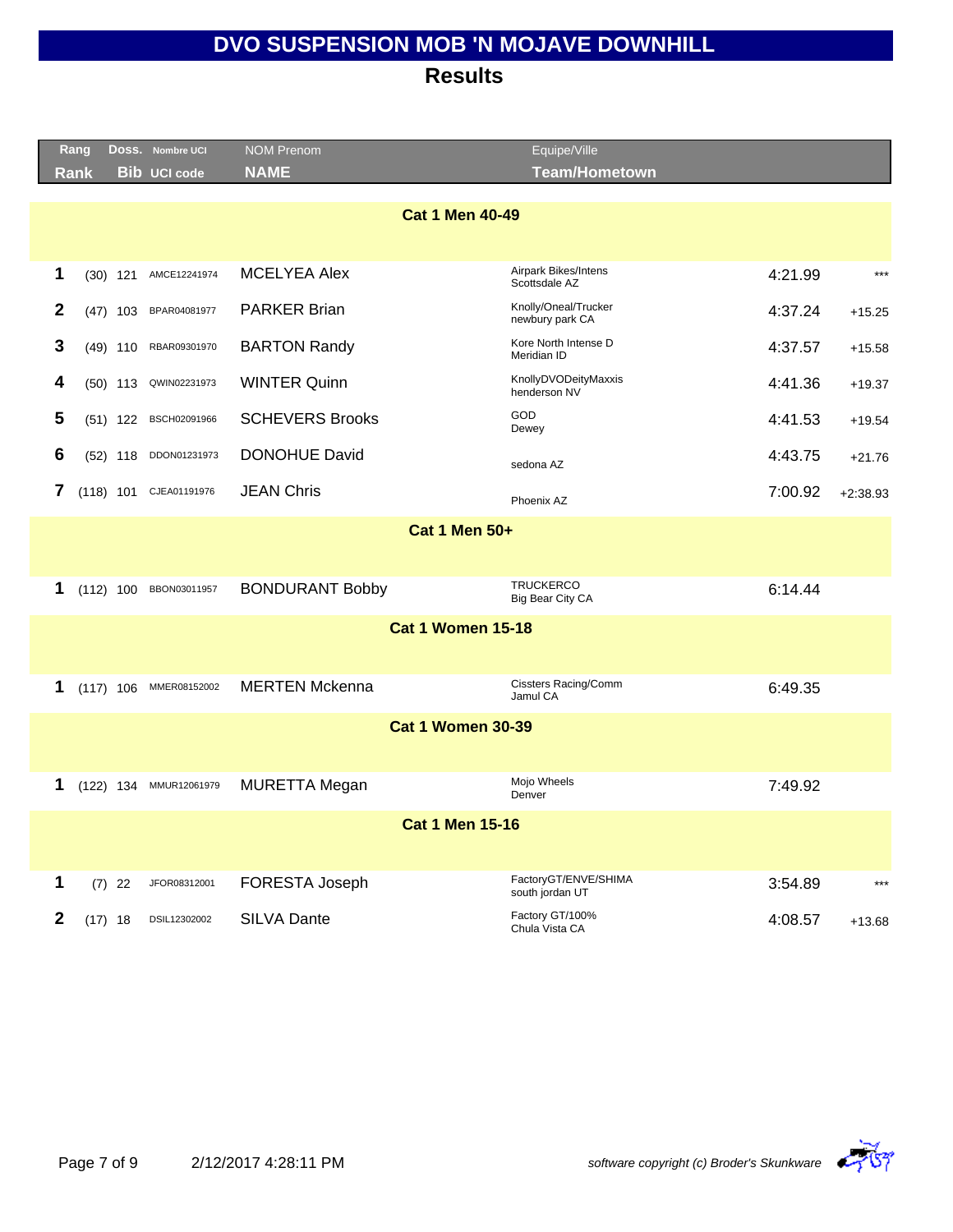|              | <b>Rang</b> |            | Doss. Nombre UCI    | <b>NOM Prenom</b>         | Equipe/Ville                              |         |            |
|--------------|-------------|------------|---------------------|---------------------------|-------------------------------------------|---------|------------|
|              | <b>Rank</b> |            | <b>Bib UCI code</b> | <b>NAME</b>               | <b>Team/Hometown</b>                      |         |            |
|              |             |            |                     | <b>Cat 1 Men 17-18</b>    |                                           |         |            |
| 1            | (6)         | 25         | SWAL11301999        | <b>WALTON Steven</b>      | Commencal<br>Corona CA                    | 3:50.52 | $***$      |
| $\mathbf{2}$ | (26)        | 24         | DBAR07221999        | <b>BARRON Drake</b>       | Foes Racing/DVO Susp<br>La Crescenta CA   | 4:16.63 | $+26.11$   |
| 3            | (28)        | 26         | ALOS09172000        | LOSKOTA Angelo            | <b>Team Block</b><br>Lancaster CA         | 4:18.16 | $+27.64$   |
| 4            |             | $(41)$ 19  | BREE05221999        | <b>REEDER Ben</b>         | Mom and Dad, R@ Patr<br>Salt Lake City UT | 4:33.35 | $+42.83$   |
| 5            |             | $(53)$ 129 | BJEN08211999        | <b>JENSEN Brody</b>       | deity/DVO/fly/Kore N<br>Meridian          | 4:44.14 | $+53.62$   |
| 6            | $(124)$ 23  |            | TBOL06021999        | <b>BOLDI Trevor</b>       | <b>YT Industries USA/Tr</b><br>Reno NV    | 9:44.22 | $+5:53.70$ |
|              |             |            |                     | <b>Pro Women</b>          |                                           |         |            |
|              |             |            |                     |                           |                                           |         |            |
| 1            | $(37)$ 1    |            | SKIN10061999        | <b>KINGSHILL Samantha</b> | CollegeCyclery Oneal<br>Sacramento CA     | 4:31.73 | $***$      |
| $\mathbf{2}$ | $(91)$ 9    |            | CSEL11211986        | <b>SELIG Ci</b>           | TruckerCo 5.10 DVO 6<br>Big Bear Lake CA  | 5:21.48 | $+49.75$   |
| 3            | $(98)$ 4    |            | AWEN02271981        | <b>WENTZ Amanda</b>       | Transition/Gamut/Fox<br>Reno NV           | 5:30.70 | $+58.97$   |